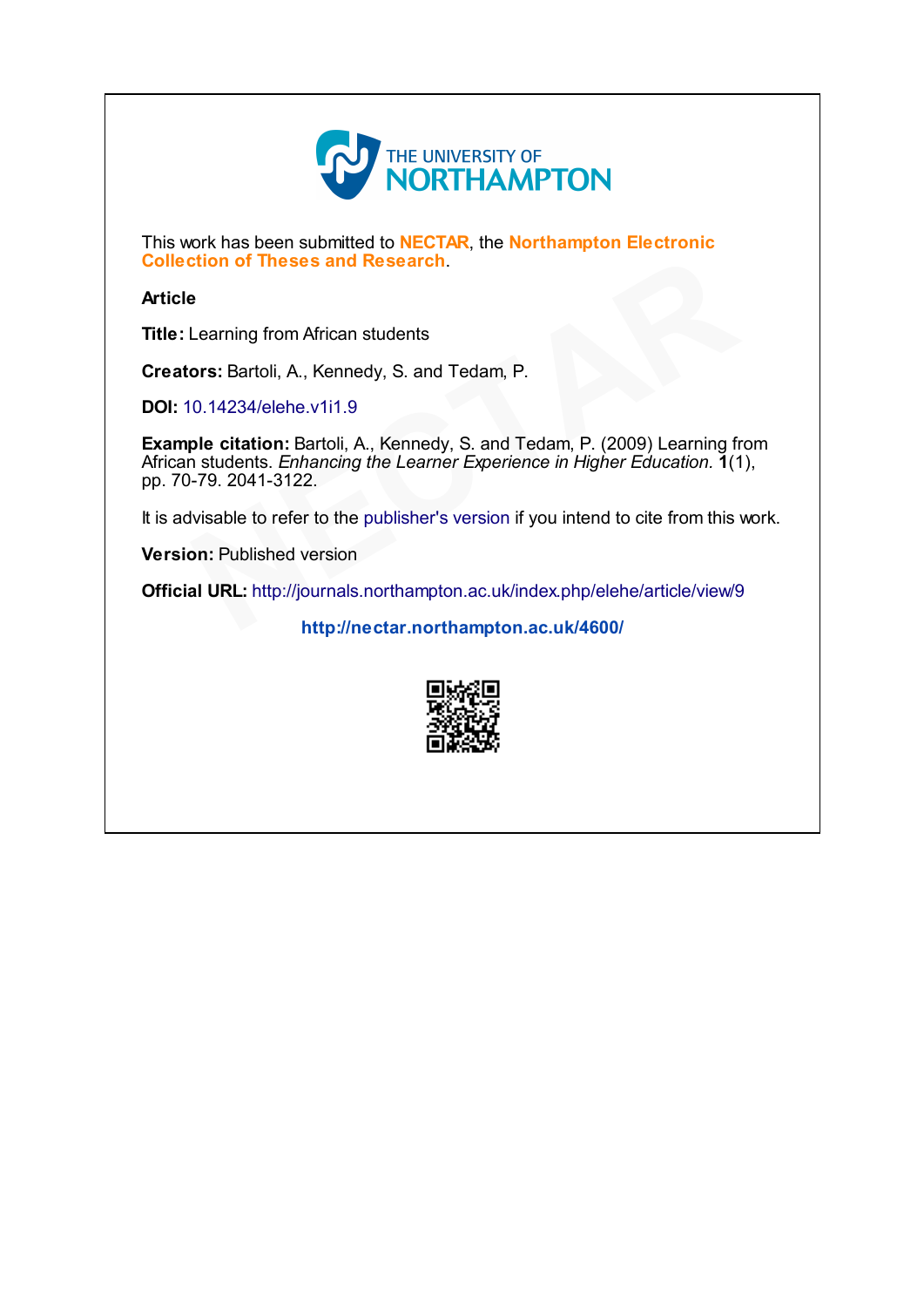# **Learning from African students**

*Angie Bartoli, Sue Kennedy and Tedam Prospera, University of Northampton* 

### **Abstract**

In response to the growing numbers of African students on the social work qualifying programme at the University of Northampton, three senior lecturers undertook a small-scale study in 2008 to evaluate African students' particular learning experiences. This trend of increasing student numbers reflects the national picture as indicated by the General Social Care Council (GSCC, 2009). The African student experience is different and therefore different strategies are needed to ensure that learning and subsequent employability are maximised. The research identified two significant outcomes. The first was the need for a peer support group, which was set up in September 2008. The group named itself PADARE, a Zimbabwean term which means: *meeting place*. The second was the need for a qualified social worker as a mentor to support the students' transition from academic learning into work-based learning and practice. This paper will focus mainly on the rationale and potential of these two initiatives from both an educator's perspective and that of the students themselves drawing on relevant contemporary literature in the areas of Mentoring and Peer support groups.

**Key Words**: **mentoring, international students, social work, African students, support group, peer support, transitions.**

### **Introduction**

This paper is presented as on-going evaluative study and is therefore largely descriptive at this stage. The General Social Care Council (GSCC), the regulatory body for social care workers in England and Wales published a study in 2007 in which they identified African students as being the second largest group enrolling onto social work qualifying programmes. This has since been confirmed by a more recent study by the GSCC (2009) which calculated that the "notable increase in African students" entering social work education has risen to 14.2 per cent. (GSCC 2009: iv)

Whilst many universities enrol students from Africa onto social work programmes, little has been written or published about how this particular group of students are supported to complete successfully. Even fewer studies have focused on the transition from social work student to qualified social worker status.

In 2008, the authors, all of whom are at the University of Northampton, embarked on an evaluation study to understand the experiences of African students on the qualifying social work programme (Bartoli, Kennedy & Tedam 2008). At the time of writing, there are twenty-two (22) students of African origin studying social work at this University, some of whom are not classed under the term 'international student'.

The authors have argued elsewhere that the term 'international student' does not reflect the entire Black African student population on the social work programme at the University of Northampton. From the enrolment data at the university in 2008, it was estimated that Black African students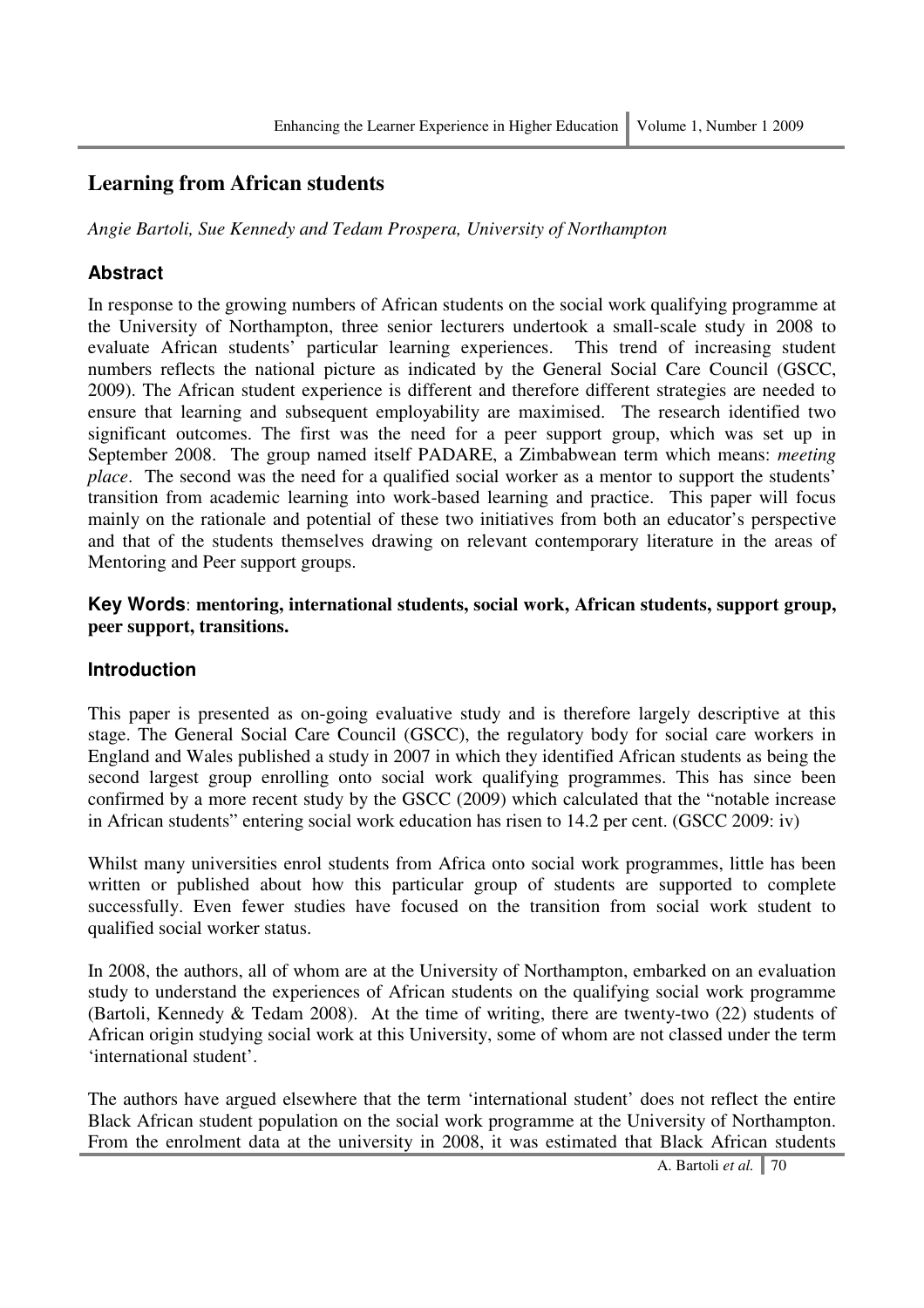make up between 9 to 10 percent of the social work student population. Of these students 3 were considered 'international' students. The other 12 students deemed 'home' students due to their period of residency within the UK, and therefore qualify for a GSCC bursary and are of Black African origin. However it is debatable whether these 12 students consider the UK to be their 'home', instead seeing themselves as 'african students' and not particularly defining themselves as 'home' or 'international' students. (Bartoli et al 2008).

The experiences of this group of students offer a broader learning opportunity for us all, as the tendency to have a one size fits all policy undermines individuality and uniqueness and robs us of the opportunity to learn from difference. The distinct nature of social work as a profession and the increasing demand for social workers to reflect the ethnic and cultural communities which they serve means that social work programmes across the country should seek to recruit and train social workers from many different backgrounds and ethnicities.

The social work division at the University of Northampton has experienced a steady increase of African students over the last four years. In the academic year 2007/2008, seven Black African students were enrolled onto the social work programme, compared to three Black African students in 2006/2007. The GSCC, in a recent report confirmed that over the last three years there has been a significant increase in students of African heritage enrolling on the social work degree and that this group make up about 14.2 percent of social work students in the country (GSCC 2009). The study further suggests that African students are the second largest group studying social work in England, after British students who make up 65.7%.

A number of themes arose from the original study conducted in 2008 and these have been explored in depth by the authors elsewhere ( Bartoli et al 2008). The themes which highlighted the African students particular needs, which impacted variably on their learning experiences on the social work programme included- cultural diversity, feeling homesick, lack of practice experience, financial difficulties, gender and role expectations within the family (particularly female students) and health difficulties.

# **Context**

# **Student Profile**

There are currently around 116 students studying on the undergraduate degree in social work at the University of Northampton. The diversity of the student group is characterised by differences in gender, age, race and nationality, with a small proportion of part-time employer sponsored students and the majority full time students.

Of the whole student population studying for the BA (Hons) in Social work, there are eighteen (18) males and ninety-eight (98) females as depicted in the diagram below.

In terms of the African student's gender, 25% are male and 75% female. This mirrors the overall picture of the gender mix on the Social work programme as a whole.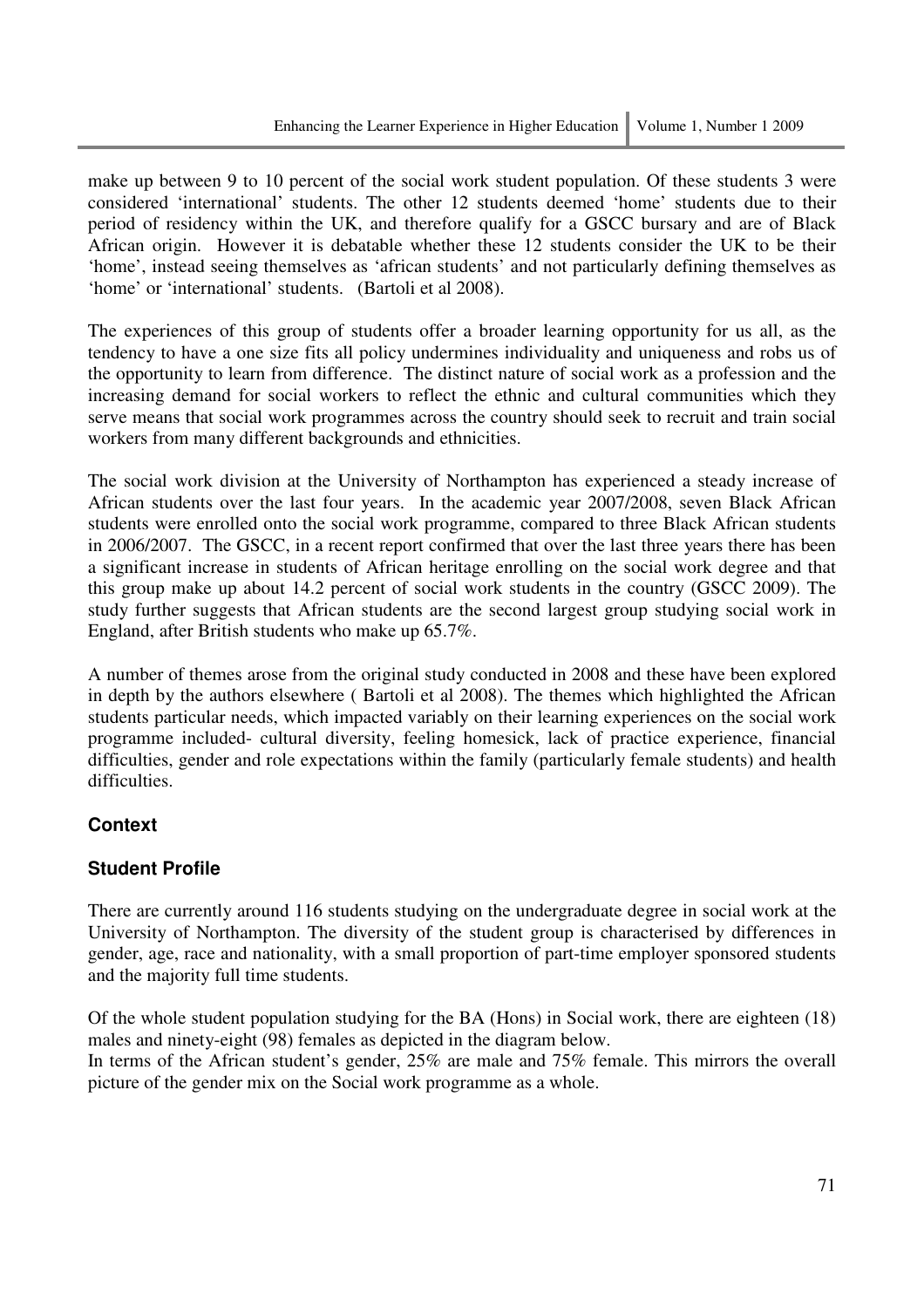There are a larger proportion of students over 25 years of age than students below 25 years. This is different for the African students because a smaller percentage of the total (i.e. 6%) is deemed to be below the age of 25 years.

### **Peer Support Group**

The peer support group was established in April 2008 to facilitate meetings, mutual support, guidance and discussion for social work students from Africa. The initial intention was the coming together of students for the purpose of providing academic and mutual support to each other. Two female students have taken on the 'organising role' that includes liaising with lecturers to book suitable rooms, identifying and inviting guest speakers from within and outside the University, taking and distributing minutes from the meetings and organising occasional social activities.

Outside formal meeting times, students are engaged in ongoing relationships aimed at supporting each other with the range of demands and stresses faced by students in higher education. Study support and signposting each other to relevant course text books and resources is a feature of this peer support group.

Over time, the students are contemplating opening the group's membership to include other black students within the School of Health at the University of Northampton. The students have considered the benefits and challenges associated with the expansion of the group and have delayed this move for at least another year. This, they argue is because they would like to provide further direction and structure for the group, prior to extending it to other students within the School of Health and across the University as a whole.

A dedicated page on the University's Blackboard Virtual Learning Environment (known locally as NILE) site is set up to enable students to engage in a wide range of discussions from remote locations.

The 'Padare' notice board, set up within the Division, is a convenient source of information for members of the group and other interested people. The notice board is updated regularly with relevant research, literature and announcements that may be of interest to members of the group. Dates and times for meetings are also posted on this notice board.

An ongoing evaluation of the effectiveness of this group is taking place and the groups' participants are keen to ensure the successes and widespread benefits of this group are disseminated and shared throughout the University and beyond.

In June 2009, a preliminary evaluation was undertaken with the African social work students who described some of the current benefits as 'a celebration and acknowledgement of African identity', 'providing emotional support' and as having 'created openness between students and lecturers'. Again in September 2009, a previous student and pioneer of the 'Padare' group, together with a Senior lecturer involved in this ongoing study, presented a paper, at a Groupwork Symposium in York and which is being considered for publication. This student described her experience as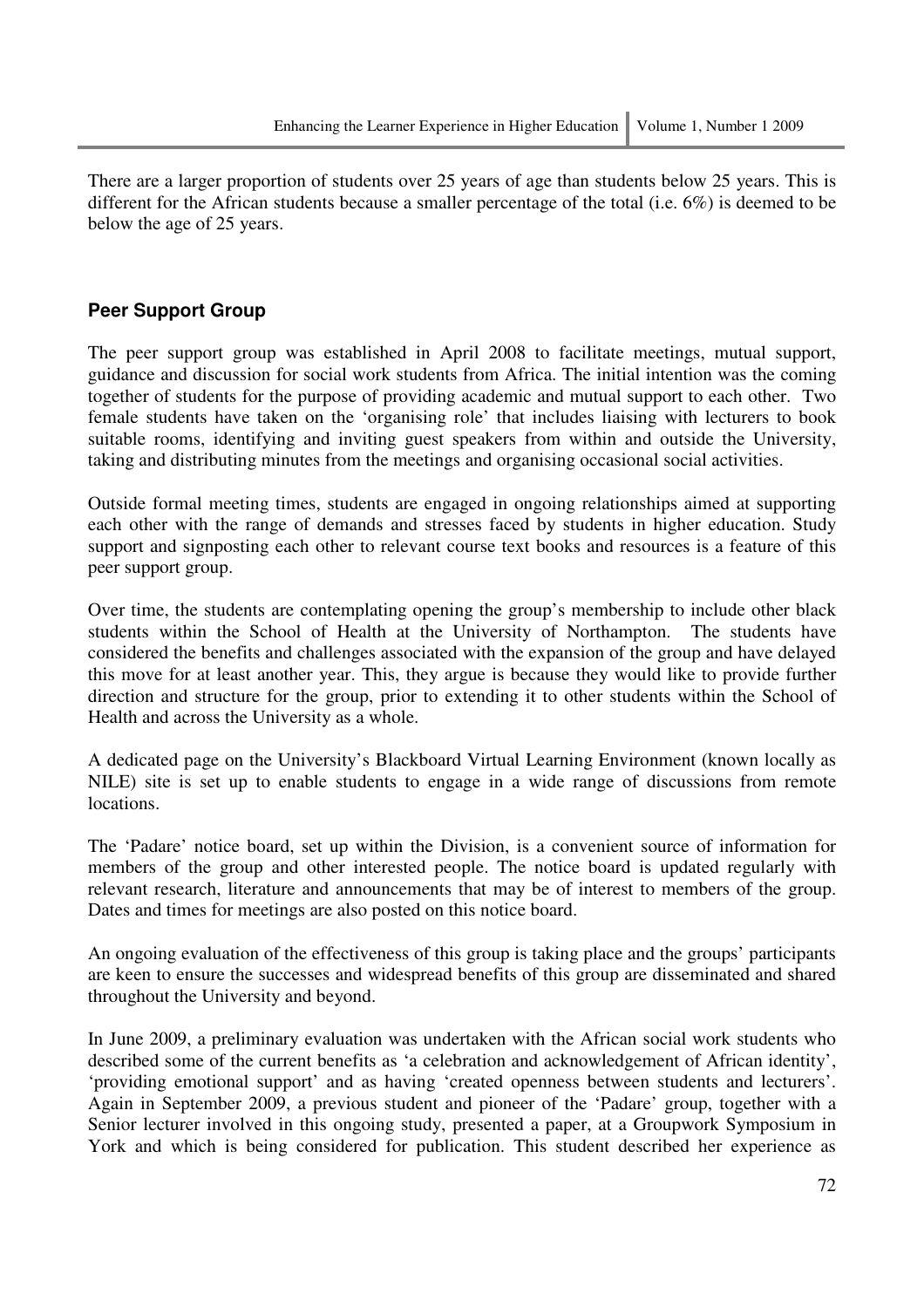having been made possible through her involvement in and ongoing support for this peer support group.

### **Mentoring Scheme**

Mentoring is a well known concept both historically and globally. Schemes have taken shape either informally and more recently, influenced by the US, in more formal structured programmes with an emphasis on standards and evaluations based on effectiveness. According to Bennetts (1994) a mentor aims to achieve a one to one relationship with a learner, which is developmental in nature and results in the learner achieving growth and change. Parsloe (1992) describes mentoring as supporting and helping people manage their own learning in order that their skills become more developed and their potential maximised.

The interest in mentoring for our African students arose from the recognition that additional support, guidance and personal development, outside the university and independent of the staff within the Social Work division, is an important means for achieving and maximising their skills, knowledge and practice in the area of social work. In addition to this, the input from a practicing African social worker was seen as an opportunity to expose and link students with professional positive role models, as a further strategy to encourage and enhance their employability postqualification. Through recommendations and informal discussions, a number of potential mentors have been identified including 4 previous students from the social work programme.

The importance of mentoring cannot be overemphasised. There is a growing body of research that suggests that mentoring can influence the life cycle of a person (Lucas 2001). A mentoring programme can be structured, unstructured, mandatory or optional and at this time the intention is for a structured and optional mentoring arrangement.

# **Advantages of mentoring**

Arguably anyone can mentor, if the definition is that one individual with more experience partners another individual with less experience. This is a simplistic approach. A formal mentoring scheme is one that goes beyond just 'befriending' but stops short of line management, and in this instance does not act as an assessor. Instead the mentor would offer a "personal reflective space" to consider issues from a different perspective, be a role model and "provide a safe haven in which to discuss difficult issues" (Clutterbuck, 2005a, online).

### **Challenges of mentoring**

There is a plethora of literature about the challenges associated with mentoring and a number of these will be highlighted within this paper. The idea of 'toxic mentors', coined by Darling (1985) suggests that some mentors will avoid work and avoid supporting mentees, others will seek to destroy or criticise mentees self esteem and development.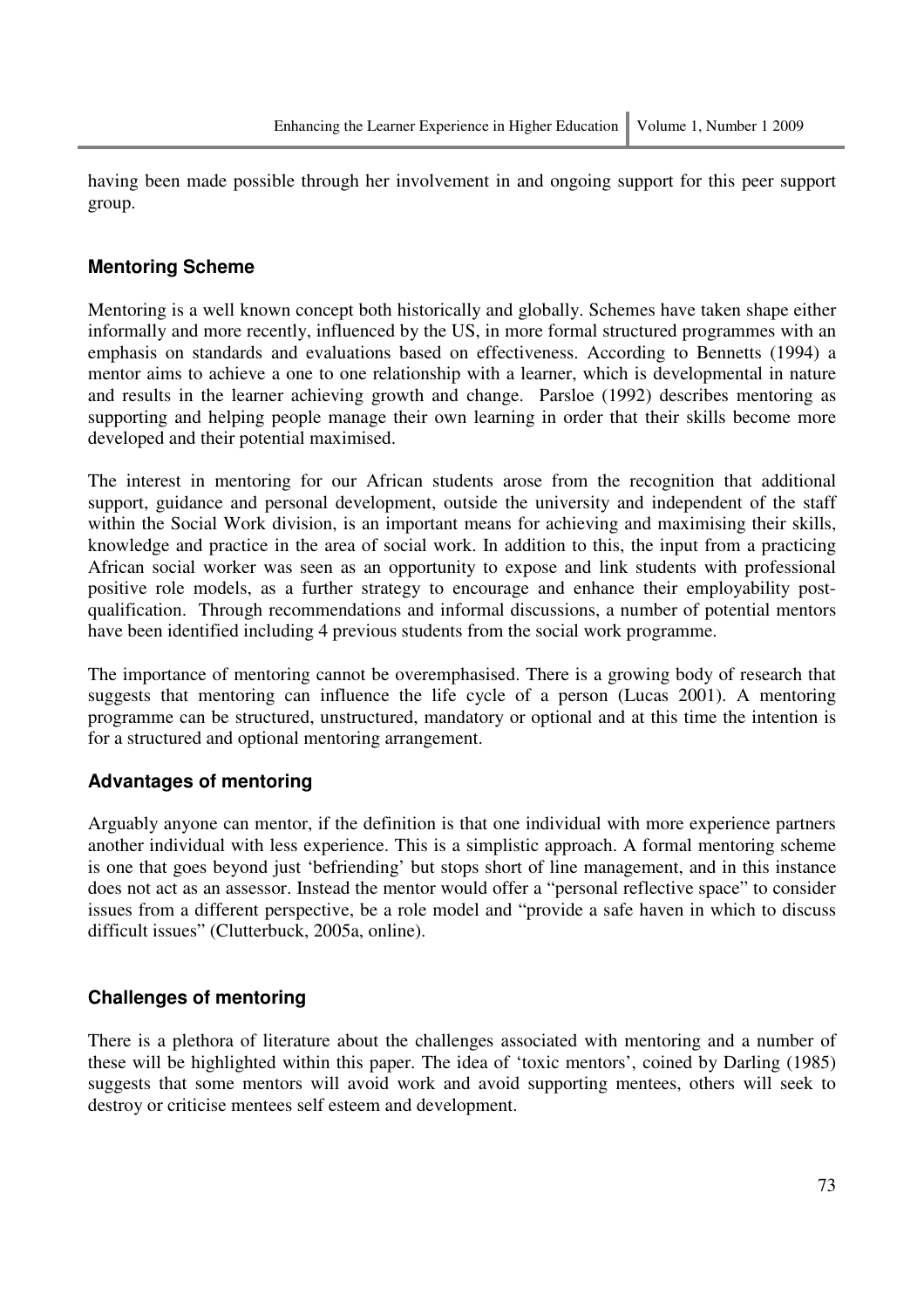Another challenge associated with mentoring is linked to the mentors' self worth and level of self esteem. A mentor who is not confident of their own knowledge base, skills and abilities could do more harm than good to their mentee and could jeopardise the essence of the mentoring relationship. Boundary setting and mutual respect for each other is an important ingredient in any mentoring relationship. Where boundaries are blurred and where there is a lack of respect, the mentoring relationship is unlikely to succeed.

### **Recruitment and Selection of Mentors**

According to Clutterbuck (2005) mentors bring to the relationship their experience, with the emphasis being on the mentor developing the mentee's wisdom rather than merely sharing their own. From the evaluation study already undertaken by the authors, a recurring theme from the African students was a sense that their lived experience was irrelevant or not valued. A fundamental underpinning principle of mentoring is to extend the development and wisdom of the mentee. Mentoring is well placed to support African Students in validating and building upon their own experience within an unfamiliar and new social work context.

A recruitment campaign was initiated via 'word of mouth' in and around the Northamptonshire and Milton Keynes area, seeking qualified social workers of African origin who would consider becoming mentors to the growing numbers of African students at the University of Northampton. The campaign to date has been successful and has attracted over 15 interested social work practitioners, four of whom are previous graduates from the University of Northampton, who feel the initiative is worthwhile and regret nor having the opportunity to benefit from such a scheme themselves.

A key social work value requires practitioners and students to have a non-judgemental attitude towards their colleagues and people who use services.

This complements Morton's view of mentoring as a non-judgmental and developmental relationship (Morton, 2003). Another fundamental principle of a mentoring relationship is that it is not based on hierarchical status. This is reflective of social work values, where service users are deemed to be the experts of their own lives and experiences. In this instance, the African student is the expert in her/his own learning and so would be encouraged to drive the mentoring relationship.

### **Training and preparation of Mentors**

The aforementioned support group*, Padare*, has been important for the African students in developing their own group identity and strength. A mentoring scheme would build upon this in a more private and individual sense. Clutterbuck (2005a) views this as a form of Personal Reflective Space (PRS) where one is engaged in a private and internal dialogue. "In mentoring, the mentee invites a trusted outsider to join in this dialogue" (Clutterbuck 2005a online).

A training programme for mentors has been discussed by the authors and there are plans in place to deliver some training to mentors in the months of June and July 2009. The students' views on the content of the training programme will be sought and incorporated into the training. One of the authors, who is also Chartered Institute of Personnel and Development (CIPD) qualified, will lead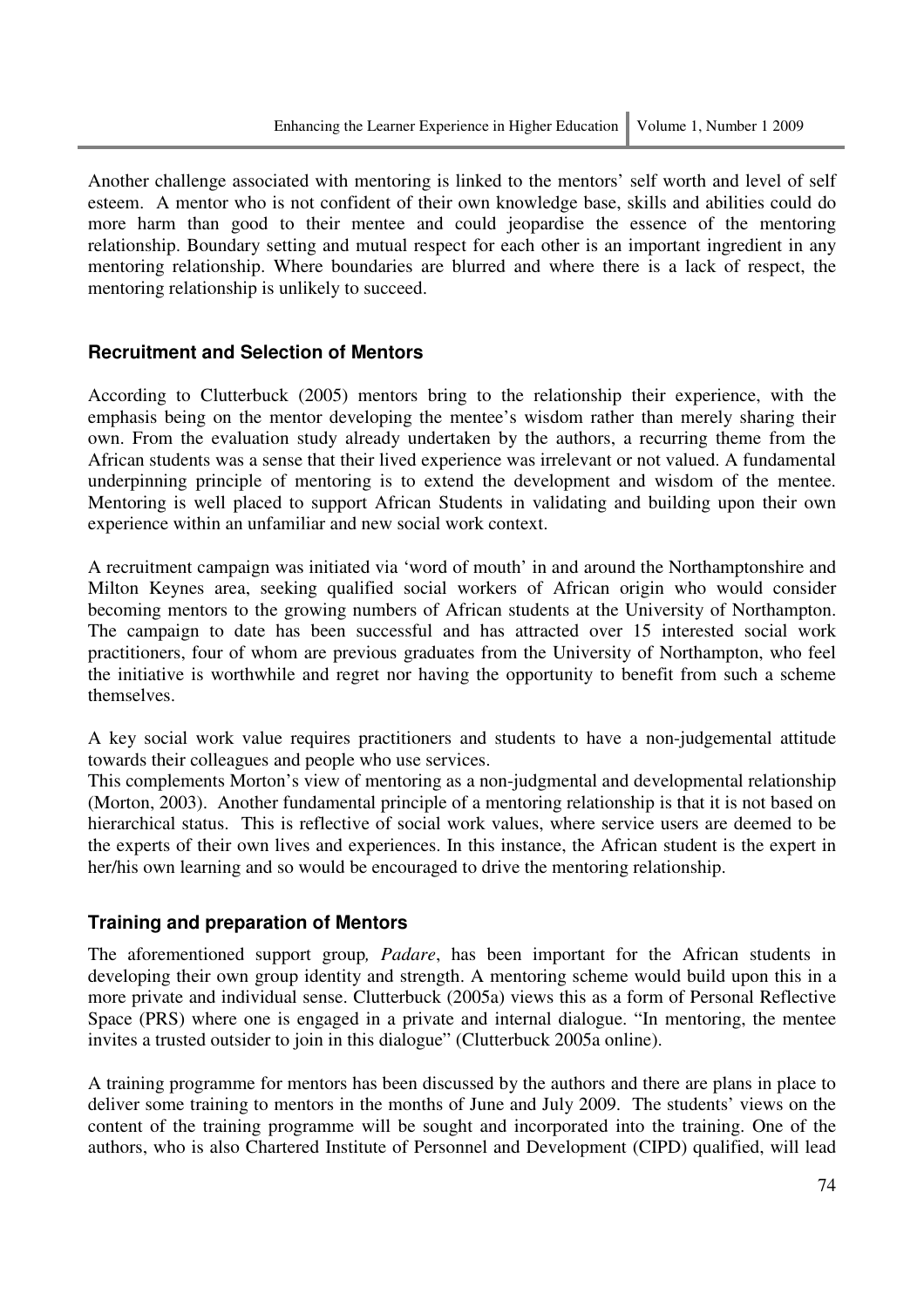the training, supported by colleagues from within the social work division. It is envisaged that the mentors will undertake a one day training session, prior to being matched with the student and thereafter attend bi-annual refresher and mentor support sessions at a convenient location.

It is crucial that students (mentees) are also provided with some training about the structure, roles and responsibilities of the mentoring relationship. Given the African students apparent reluctance to include their own experience and past learning, probably due to institutional racism and feelings of inferiority, it is likely that they will need to be supported in accepting that the relationship will be driven by the mentees and not necessarily by the mentor.

#### **Mentee allocation**

Allocation of mentees is an area that is likely to be quite complex. The expressions of interest so far from potential mentors have been specific to nationalities such as Zimbabwe, Ghana and Nigeria. There is therefore the need to explore the possibility of attracting mentors from some of the other countries represented in our student group such as – Cameroon and Uganda.

Mentors will be asked to provide CV's and a careful matching process will be undertaken.

The matching of mentors and mentee could mirror the process already used in the matching of students and placement providers. The mentors will be asked to provide curriculum vitae and students will be asked to provide a personal profile. Matching will need to take into account gender and practical considerations such as location and travel. Lee (2007:339) identifies that 'matching a mentor to a mentee can be an imperative of geography and an accident of time' and so in this regard, the matching process will have to take into consideration mentor's time, place of work, home and other commitments.

It may also be possible for some mentors to take on more than one student, which is also an important aspect worthy of consideration.

The roles and responsibilities of the mentor and mentee will be developed, discussed and agreed by the mentees, mentors and staff within the social work division. The development of these roles and responsibilities will be informed by existing literature on the development of mentoring schemes ( Clutterbuck 2005, Orly 2008, Lucas 2001) and underpinned by the social work values of respect, non- discrimination and confidentiality.

#### **Remuneration and Support**

Lee (2007:337) suggests that 'most mentors undertake this work without seeking or expecting payment' because mentors benefit from the experience and from the personal development that is associated with mentoring.

Whilst this might be true to some extent, the complex nature of the social work profession, involving protecting and supporting some of the most vulnerable people in our society, it is important that any mentoring scheme is formal and professional. The scheme cannot rely on individuals' sense of 'goodwill' or personal responsibility to support other black colleagues. In order to succeed this scheme will need the support (including time and finances) of white institutions like universities and employers to avoid tokenistic gestures and at worst, time – limited funding where year upon year the scheme will be financially bidding for its survival.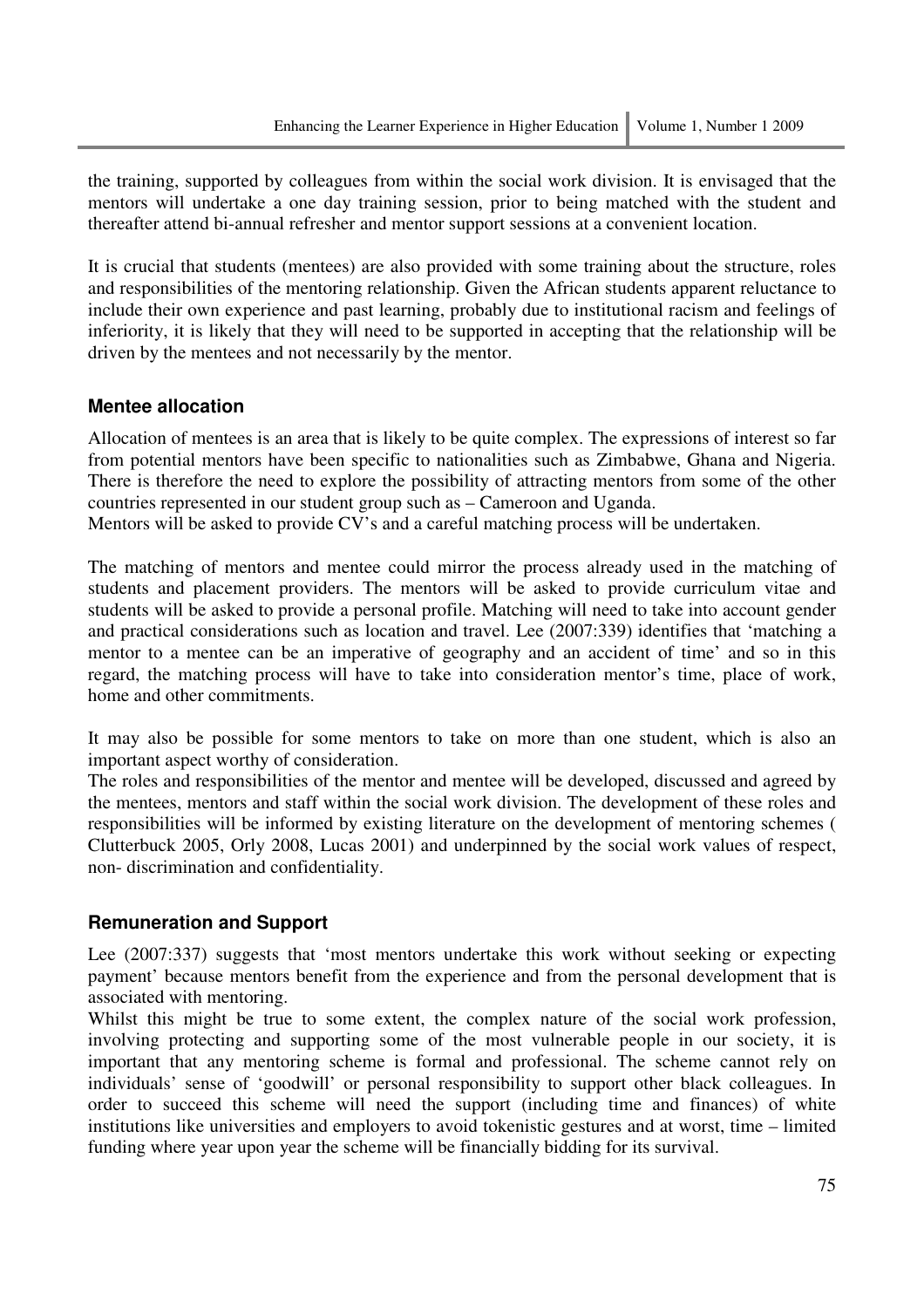The authors are currently seeking funds to enable the re-imbursement of out of pocket expenses associated with the mentoring of the student. In time, it is hoped that regular funding sourced from a number of organisations will become a reality, in order to continue to provide this support and to be able to extend it to all students.

### **Transitions to work**

The experience from the peer support group indicates that it is a useful support system for the members of the 'Padare' group. Following the recent death in the UK of 'Baby P', further changes to the training and education of social work students are being contemplated. Of particular relevance is a scheme (already being piloted in a number of local authorities) of a Newly Qualified Social Worker role, for students who are within their first year of employment, post qualification (CWDC 2008). This scheme is supported by the Children's Workforce Development Council (CWDC) and the General Social Care Council (GSCC).

A recent graduate who is currently being supported under this scheme spoke positively of her experience to date. This experience is characterised by a reduced and manageable caseload, regular supervision, shadowing opportunities and the allocation of a named mentor (who is not the direct line manager) to the newly qualified social work practitioner. The practitioner is then able to grow and develop the expertise required for the complex social work task for the years ahead. This is an innovative strategy, and mirrors what is being considered for members of the Padare group during their time as students at this university.

### **Benefits of mentoring**

The mentoring scheme possesses many benefits for the student, employer, mentor and the university.

### **The student**

There are obvious benefits for students who take part in the mentoring scheme during their undergraduate learning and these benefits go beyond the duration of their studies. These benefits include: working with an experienced practitioner who may offer guidance and direction to the student in terms of developing their career, provide an alternative and should compliment 'formal', academic personal tutor support, much of which focuses on the students progression and academic development. Students are also likely to benefit from the exposure to wider professional networks which will further enhance their employability and transitions to work.

An important benefit of the mentoring scheme for African students will be the sharing and understanding of mentors' own experiences and reflections about their training and subsequent employment, which could be similar to the African student's own experiences.

### **The employer**

The employers of social workers, who were supported by mentors during the course of their undergraduate degree, will benefit from the knowledge these students bring with them. Mentors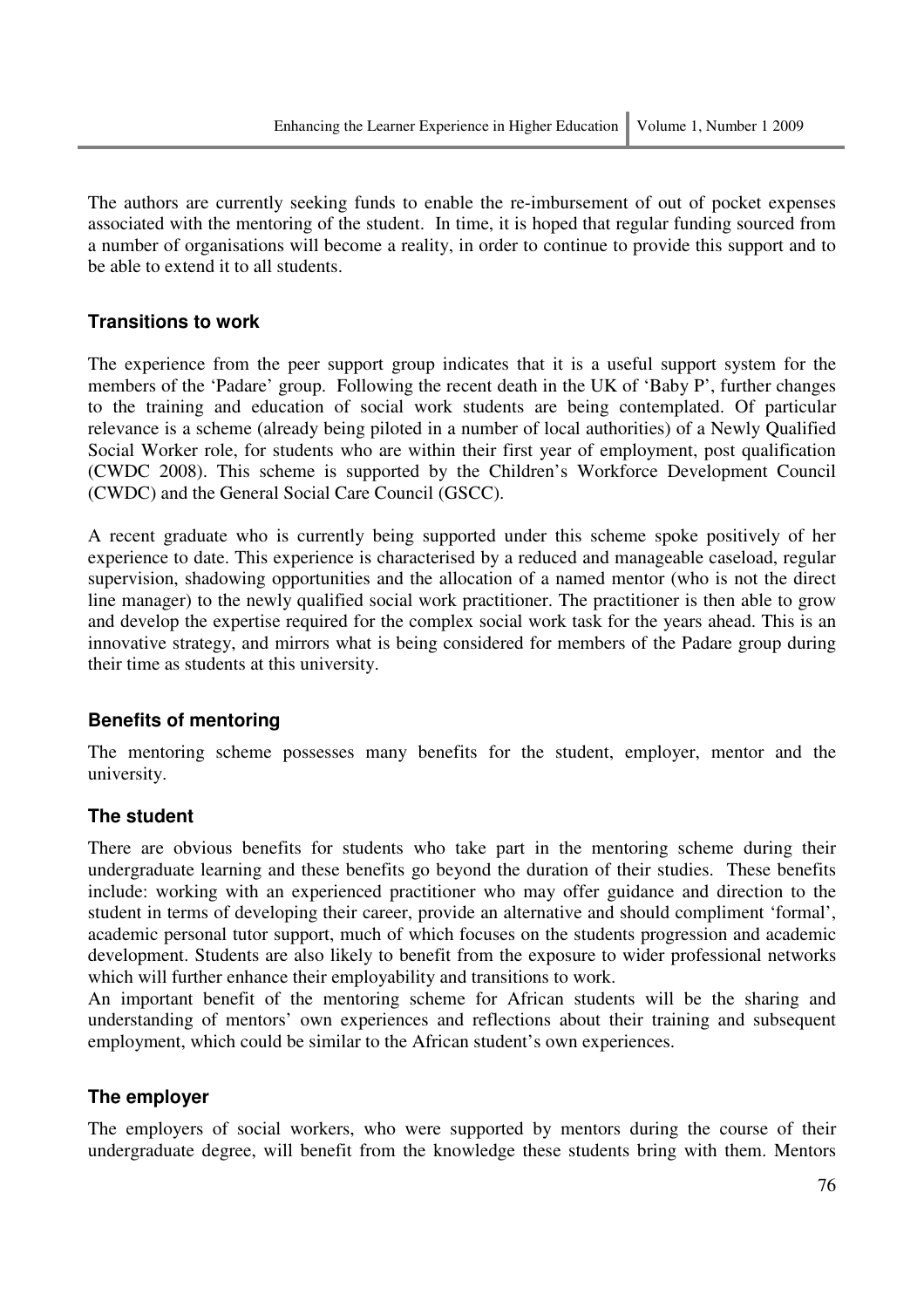would hopefully have supported students until the point of employment and possibly beyond. Employers then benefit from newly qualified social workers who have an enhanced understanding of the complex nature of the role and having been guided and supported by a qualified and practicing social worker. Kram (1985) talks about the life of a mentoring relationship being anywhere between two and five years in order to be effective. Employers may decide to maintain the mentor perhaps until after a successful probationary period.

What is interesting is that of the recently graduated African students, all were offered permanent employment with the Agencies and organisations in which they completed their 100- day practice learning requirements.

# **The mentor**

Mentoring will form a part of the requirement for the 'Enabling Others' module within the Post Qualifying Social Work award. The skills, knowledge and ability to enabling the learning of another is central to contemporary social work practice and so mentors will benefit from this scheme, in that it will provide them with some of the theoretical and practical knowledge necessary for future study, training and professional development.

In addition to this, mentors may view the process of sharing and imparting knowledge as enjoyable and an opportunity for reflection on their own practice as social workers and can also 'learn' from the mentee.

# **The university**

The University of Northampton stands to gain from the success of this project in a number of areas.

- 1) The mentoring scheme will extend the University's networks among groups and communities with whom they have traditionally not been involved.
- 2) Mentors may develop an interest in training to become practice teachers/assessors, providing them with the skills to supervise, support and assess social work students on placement.
- 3) The mentoring scheme could be showcased as an example of good practice with African and BME students generally, which would enhance the image of the University and also lead to an increase in applications and enrolment.
- 4) Ongoing research, evaluations and publications about the experiences of this project could be disseminated across the country and funding accessed from the GSCC and CWDC to share good practice.
- 5) The University of Northampton's strategic plan for 2005-2010 is focussing on 'Internationalisation' in terms of student recruitment and curriculum development and so the mentoring scheme will support this strategy.
- 6) In addition to the above, the University of Northampton has been selected as one of the fifteen Universities in the country to work on a BME attainment strategy in Higher Education which the mentoring programme within the Social work division will enhance and contribute to.

# **Conclusion**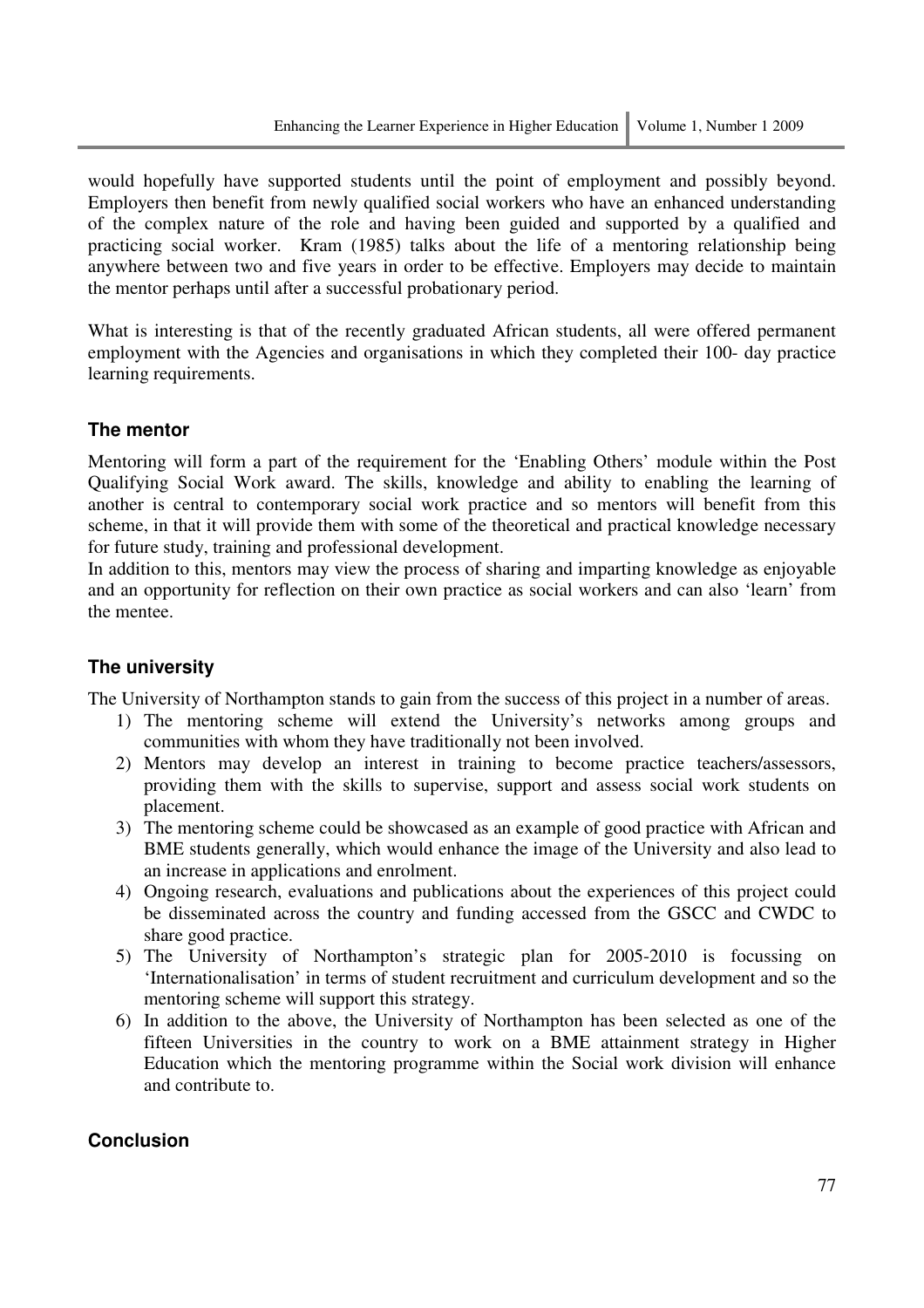The peer support group*, Padare*, despite being in its infancy, is showing promise and benefits for all involved. The strategy to launch and develop the mentoring scheme is underway, the vision being that the 2009/2010 cohort of students is matched at the university induction week with appropriate mentors.

The view of Lee (2007:339) that 'in mentoring we want growth, challenge and achievements for both parties' is very much one that resonates with the authors who see this as the way forward in social work- a method of inclusion of the usually excluded and through the training of mentors offers career development for social work practitioners who may otherwise not be sponsored to undertake post-qualifying training and learning.

The two initiatives discussed in this paper will contribute to knowledge in the field of the learner experience in higher education and form part of ongoing research into the experiences of African social work students on the social work programme.

### **References**

Bartoli, A., Kennedy, S., Tedam, P., (2008) Who is failing to adjust? Black African student experience of practice learning in a social work setting, *Journal of practice teaching in health and social care*. Whiting & Birch

Bennetts, C. (1994) Mentors, Mirrors and reflective Practitioners; an inquiry into informal mentor/learner relationships, M.Ed dissertation, The University of Sheffield Parsloe, E. (1992) *Coaching, Mentoring and Assessing: A practical guide to developing competence.* London, Kogan Page

Clutterbuck, D (2005) *How to find and use a mentor* available at www.clutterbucksassociates.org [accessed 16.04.09]

Clutterbuck, D. (2005a) *Mentoring for Diversity* available at www.clutterbucksassociates.org [accessed 16.04.09]

General Social Care Council (2007) Social work education in England: delivering quality, recognizing success. Social work education quality assurance report. London: GSCC

General Social Care Council (2009) Raising standards: Social work education in England 2007-08, London: GSCC

Kram, K. E,. (1985) Mentoring at work: Developmental relationship in organisational life. Glenview.IL. Scott, Foresman and Company

Lee, A (2007) How can a mentor support experiential learning? *Clinical child psychology and psychiatry*. 12, 333-340

Lucas, F.K (2001) The social construction of mentoring roles. *Mentoring and Tutoring*. 9 (1) 23-47